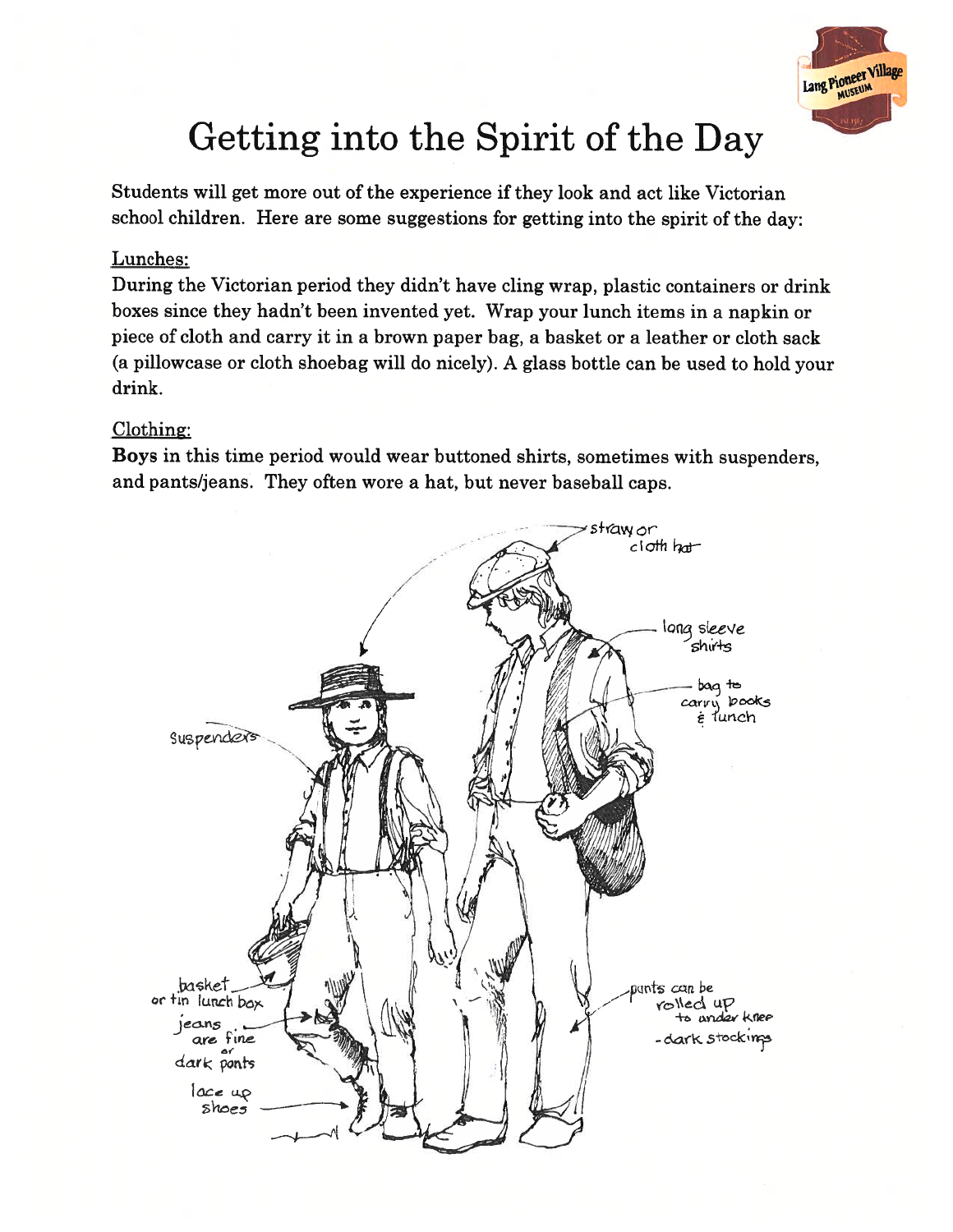Girls wore dresses or skirts but never pants. Overtop of their dress, they often wore <sup>a</sup> <sup>p</sup>inafore which looks like <sup>a</sup> big apron (see the image below). If you have <sup>a</sup> man's dress shirt that you don't need anymore, you can make your own <sup>p</sup>inafore by following the directions below:



Girls' hair was worn either in braids or just the top half of the hair was tied back in <sup>a</sup> ribbon (this will hide your elastic) with the rest of the hair left long at the back (see the illustration below).